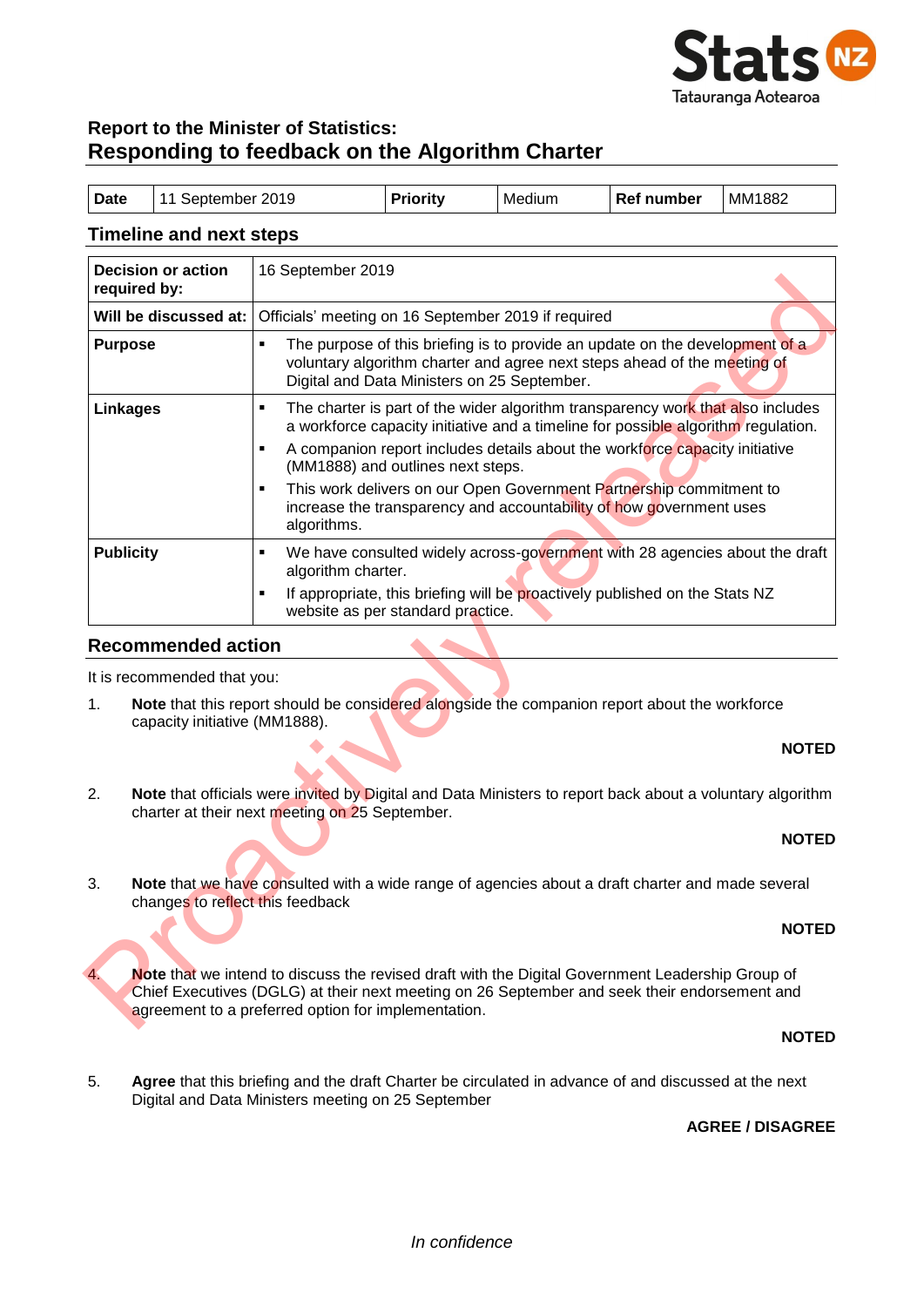6. **Seek** agreement from Digital and Data Ministers at their meeting on 25 September that yourself, and the Minister for Digital Government Services, make any amendments to the draft Charter arising from the discussion at the DGLG meeting.

### **AGREE / DISAGREE**

7. **Seek** agreement from Digital and Data Ministers at their meeting on 25 September to publish the draft Charter for public consultation by the end of 2019 following these amendments

### **AGREE / DISAGREE**

**NOTED**

- 8. **Note** that publishing the Charter this will meet New Zealand's commitment to engagement with civil society as part of the Open Government Partnership Action Plan and contribute to our wider commitment on algorithmic transparency 8. Note that publishing the Charter this will meet New Zealand's commitment to engagement with collar scheen and contentment Particular estimates in early 2020, following public commitment on algorithmic transparency<br>
9. N
- 9. **Note** that we propose to report back to Digital and Data Ministers in early 2020, following public consultation about the revised draft charter and seek agreement for implementation of the Charter.

Eleisha Hawkins **Hon James Shaw General Manager, System and Partnerships Stats NZ**

**Minister of Statistics Date:**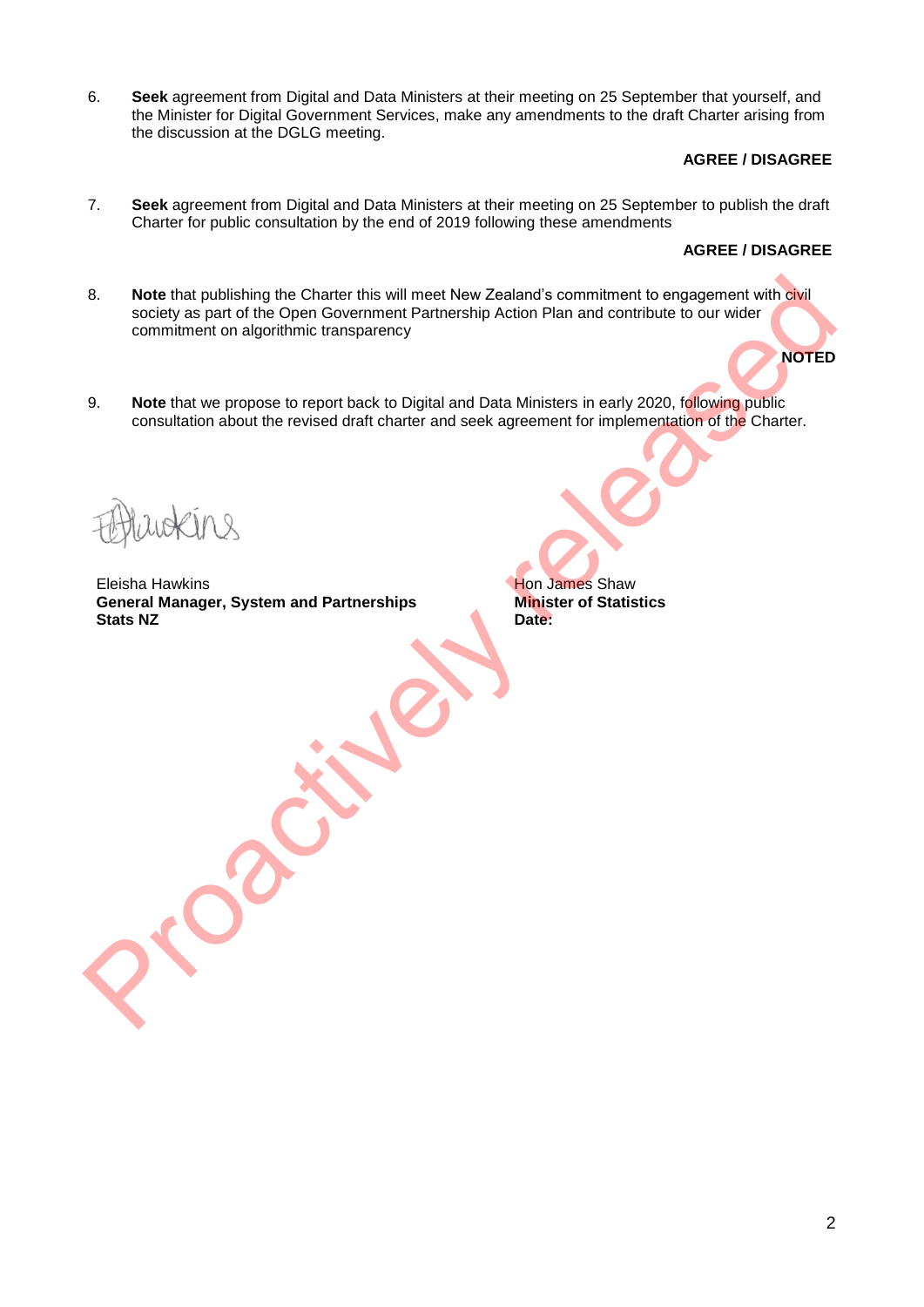# **Background**

- 1. In October 2018 we undertook an assessment of the use of algorithms in 14 government agencies. The Algorithm Assessment report (the assessment) made a number of recommendations that could help New Zealanders be informed and have confidence in how the government uses algorithms to inform decisions about individuals.
- 2. In June 2019 we advised you that we had identified a range of possible options to progress work on the recommendations. This included a mandated action plan, a voluntary charter or an initiative to improve data ethics in the analytics workforce. We recommended the combination of a voluntary charter and workforce capacity initiative as the most viable ways to respond to the recommendations of the assessment and advised you that these options had received broad support from agencies.
- 3. At the last meeting of Digital and Data Ministers in June 2019, Ministers endorsed these options and agreed the direction of this work could include eventual regulation of public and private sector algorithms. Officials were invited to report back to the next Digital and Data Ministers meeting with a plan for delivering the endorsed options and an indicative timeline for possible regulation. or a voluntery character and workdome and workdome as the most value ways to respond to the decoration of this work could also develops and a consider the last meioring consider the last meioring of Digital and Data Minist
- 4. We have been developing the plan for a voluntary charter and workforce capacity initiative in consultation with other government agencies. The Government Chief Digital Officer has agreed to lead the work on a timeline for possible regulation as a part of their existing work programme with the World Economic Forum.

## **The Algorithm Charter**

- 5. The Algorithm Charter (the Charter) is intended to provide a clear response to the recommendations of the assessment and to increase public confidence in government use of algorithms by providing a tangible commitment from signatory agencies to increase transparency and accountability.
- 6. The Charter and the wider system work around algorithmic transparency is an opportunity to position New Zealand government as a thought leader in this space. Responding to the assessment builds on existing momentum to support New Zealanders and contribute meaningfully to global debate on this important and growing issue.

### **We consulted on an initial draft charter**

- 7. We initially consulted with government agencies on a high-level charter, which articulated several of the principles for the Safe and Effective Use of Data and Analytics (see appendix two), but which did not describe how these might be implemented in significant detail. We received written feedback from 17 agencies, with a range of different responses to the charter:
	- **Some agencies confirmed they would be willing to sign up to the draft charter as proposed.**
	- **•** Other agencies agreed with the charter, and supported its intended purpose, but had concerns regarding its scope, how accountability would attach to the text, and what this would mean for implementation.
	- Some agencies indicated they wouldn't support signing the charter in its current state or felt it wouldn't be appropriate to sign as they do not use algorithms.
- 8. We heard that the data system is crowded and guidance for best practice needs to align with existing activity. There is broad support for continuing to align the charter with the Principles. We developed the following model to explain how the charter could relate to existing system tools currently under development and included this as part of our consultation.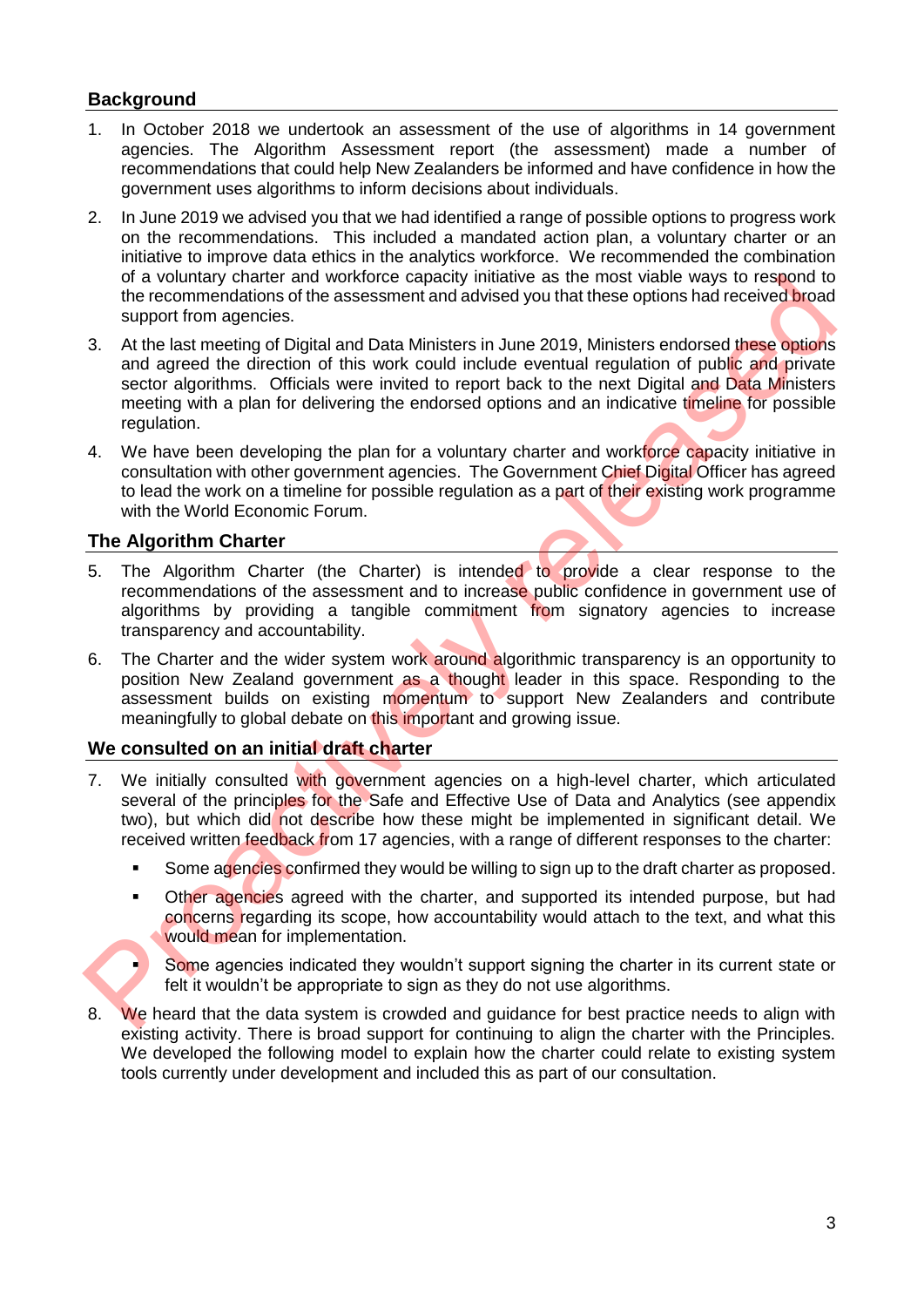| Overarching<br>agreement to<br>demonstrate<br>commitment to<br>public |                                                                                                                                                                                                                                                                                                                                                                                                                                                                                                      | <b>Algorithm Charter</b><br>Administered by GCDS, signed by government agencies                           |  |  |  |  |
|-----------------------------------------------------------------------|------------------------------------------------------------------------------------------------------------------------------------------------------------------------------------------------------------------------------------------------------------------------------------------------------------------------------------------------------------------------------------------------------------------------------------------------------------------------------------------------------|-----------------------------------------------------------------------------------------------------------|--|--|--|--|
|                                                                       | Sector-specific<br>policies and<br>guidelines for data<br>use                                                                                                                                                                                                                                                                                                                                                                                                                                        | e.g. Data Protection and Use Policy<br>Development facilitated by Social Investment Agency                |  |  |  |  |
|                                                                       | Agency-specific<br>frameworks for<br>data use                                                                                                                                                                                                                                                                                                                                                                                                                                                        | e.g. Privacy, Human Rights and Ethics<br>Framework<br>Administered by the Ministry of Social Dvevelopment |  |  |  |  |
| 9.                                                                    | Much of the feedback we received suggested that adopting the kind of incremental approach<br>promoted by the charter as being 'too little' but other feedback from agencies has been equally<br>opposed to more significant reform, such as the mandated action plan, consulted on earlier this<br>year, as being 'too much'.                                                                                                                                                                        |                                                                                                           |  |  |  |  |
|                                                                       | We have revised the draft Charter to reflect agency feedback<br>10. A charter signed by New Zealand government agencies will contribute positively to the use of<br>algorithms by government and signal a commitment to ethical practise in emerging technologies.<br>We believe that a public document, like the charter, signed by Chief Executives provides an<br>appropriate level of accountability.                                                                                            |                                                                                                           |  |  |  |  |
|                                                                       | 11. We have revised the draft charter to reflect agency feedback (see appendix one). This revision<br>includes responses to the concerns expressed by agencies in the following ways:                                                                                                                                                                                                                                                                                                                |                                                                                                           |  |  |  |  |
|                                                                       | <b>Accountability:</b> the revised draft charter includes a range of specific actions that relate<br>directly to the recommendations from the assessment. This includes expectations on<br>reporting and reviewing. We see this as a positive step towards greater transparency and<br>accountability at a pace that's manageable for agencies.                                                                                                                                                      |                                                                                                           |  |  |  |  |
|                                                                       | Scope: the revised draft charter confirms that the scope for the agreement is algorithms<br>only. It nominates the Principles for the Safe and Effective Ese of Data and Analytics as a<br>tool that agencies will use in algorithm work. The rationale for this is that incremental<br>progress will contribute to long-term system change, and the original commission from<br>Ministers was to develop an algorithm charter in line with recommendations from the<br>algorithm assessment report. |                                                                                                           |  |  |  |  |
|                                                                       | Implementation: the revised draft charter provides a list of specific actions that agencies<br>commit to delivering on over the next 5 years. It outlines these actions so that the public<br>can be confident about what will change as a result of agencies signing the Charter, but<br>we are making a deliberate choice not to dictate to agencies in this document how they<br>will go about implementation. This follows the model of the Accessibility Charter <sup>1</sup> (see              |                                                                                                           |  |  |  |  |

# **We have revised the draft Charter to reflect agency feedback**

- 10. A charter signed by New Zealand government agencies will contribute positively to the use of algorithms by government and signal a commitment to ethical practise in emerging technologies. We believe that a public document, like the charter, signed by Chief Executives provides an appropriate level of accountability.
- 11. We have revised the draft charter to reflect agency feedback (see appendix one). This revision includes responses to the concerns expressed by agencies in the following ways:
	- **Accountability:** the revised draft charter includes a range of specific actions that relate directly to the recommendations from the assessment. This includes expectations on reporting and reviewing. We see this as a positive step towards greater transparency and accountability at a pace that's manageable for agencies.
	- **Scope:** the revised draft charter confirms that the scope for the agreement is algorithms only. It nominates the Principles for the Safe and Effective Ese of Data and Analytics as a tool that agencies will use in algorithm work. The rationale for this is that incremental progress will contribute to long-term system change, and the original commission from Ministers was to develop an algorithm charter in line with recommendations from the algorithm assessment report.



-

**Implementation:** the revised draft charter provides a list of specific actions that agencies commit to delivering on over the next 5 years. It outlines these actions so that the public can be confident about what will change as a result of agencies signing the Charter, but we are making a deliberate choice not to dictate to agencies in this document how they will go about implementation. This follows the model of the Accessibility Charter<sup>1</sup> (see appendix 3).

<sup>1</sup> As a model, the Accessibility Charter follows a hybrid of regular public reporting and central reporting support; agencies report 6-monthly on their progress against commitments with support from an official within the Ministry of Social Development. Reports are sent to the Minister for Disability Issues and shared with responsible officials across the relevant agencies.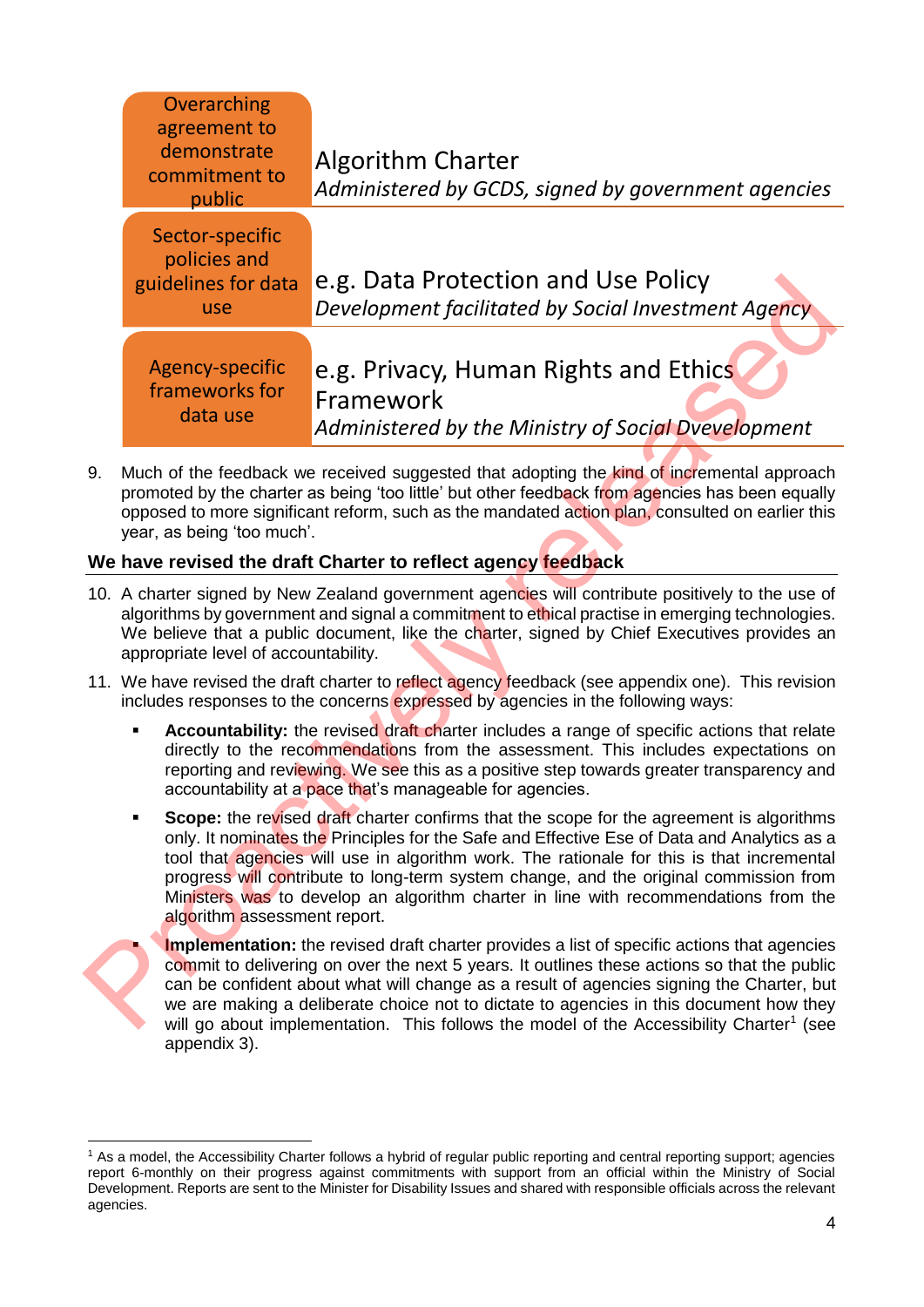## **Building a consensus view across the data system**

- 12. As the Charter will be signed by Chief Executives, we propose to table the current revised draft Charter with the members of the Digital Government Leadership Group (DGLG) for discussion at their next meeting on 26 September. This group is well-positioned to take both a system-wide view on appropriate content for the charter and make commitments on behalf of agencies about becoming signatories.
- 13. At that meeting we will seek that the DGLG endorse the revised draft Charter, discuss options for implementation, and agree a preferred option for implementation. This model of seeking endorsement from Chief Executive's follows the same model as was used for the Accessibility Charter.

### **Next steps**

- 14. We recognise that the sequencing of the Digital and Data Ministers meeting on 25 September and DGLG meeting on 26 September is not ideal for finalising the revised draft charter and implementation. endocement from Chief Executive's follows the same model as was used for the Accessibility<br>
The Wext steps<br>
14. We recognise that the sequencing of the Digital and Data Ministers meeting on 25 September<br>
16. We seek your a
- 15. We seek your agreement that this paper and the revised draft Charter be circulated to Digital and Data Ministers ahead of the meeting on 25 September and request that Ministers provide comments or feedback on the revised draft at that meeting.
- 16. We recommend that you seek the agreement of the Digital and Data Ministers that the Minister for Government Digital Services and yourself make any amendments to the Charter arising from the DGLG meeting on 26<sup>th</sup> September
- 17. Following this we recommend the draft Charter is published for public consultation, meeting New Zealand's Open Government Partnership commitment to collaboration with civil society.
- 18. We propose to provide a final report back to Digital and Data Ministers, including a summary of feedback received from consultation in early 2020 and seek agreement for finalisation and implementation of the Charter.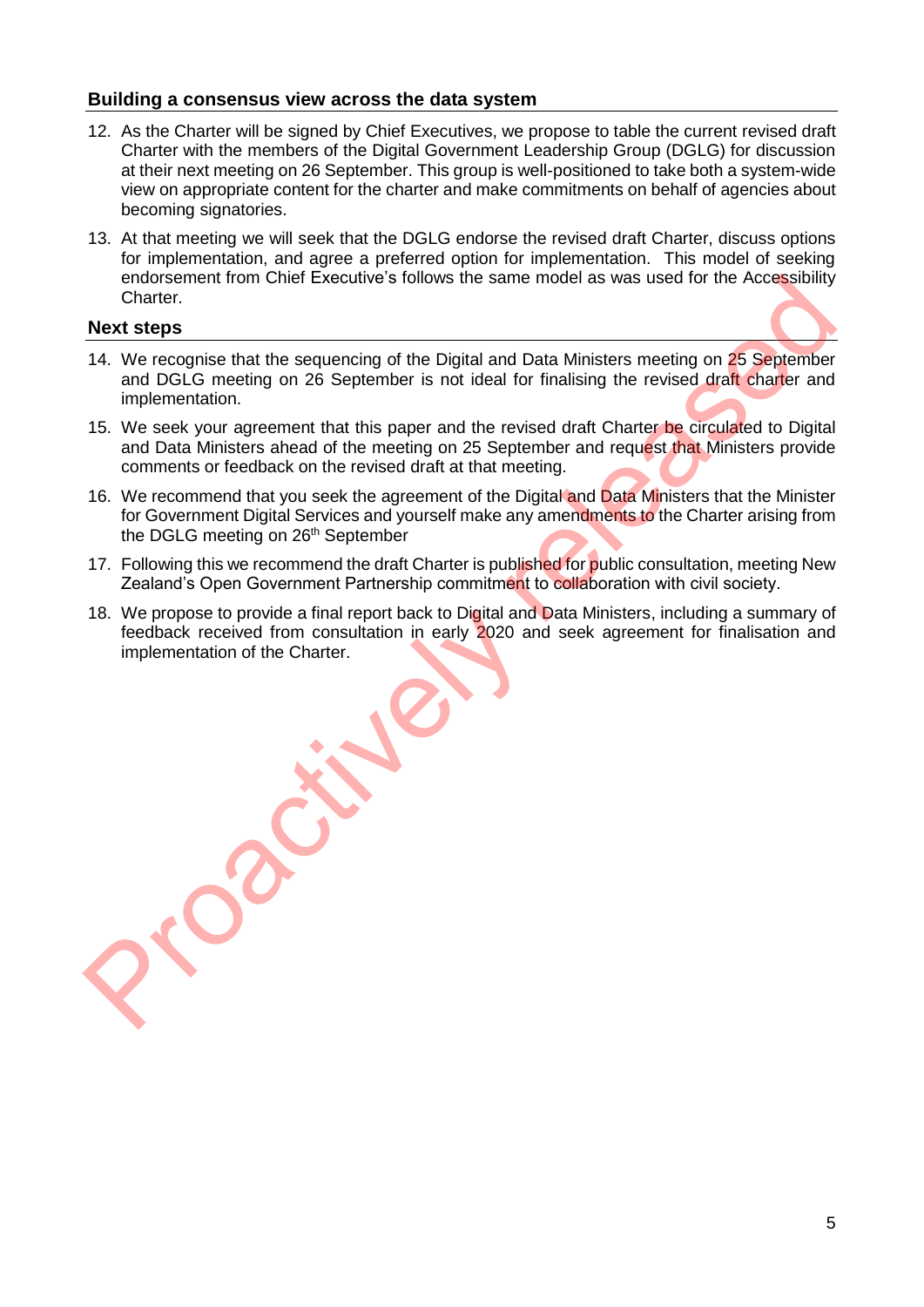# **Appendix one: Revised Draft Algorithm Charter**

### Algorithm Charter

September 2019 – REVISED DRAFT FOR ENDORSEMENT BY DGLG

*Across the government data system, algorithms have a key role in supporting agencies to undertake their work to improve the lives of people in New Zealand. This Charter exists to demonstrate government's commitment to using algorithms in a fair and transparent way.* 

Our organisation is committed to transparent and accountable use of algorithms and other advanced data analytics techniques. Over the next 5 years we will use the Principles for the safe and effective use of data and analytics in our work.

This means we will:

- Clearly explain how significant decisions are informed by algorithms and be clear where this isn't done for reasons of greater public good (for example, national security). data analytics is chosen the next 5 years we will use the Principles for the sale and effective<br>use of data and analytics in our work.<br>
This means we will:<br>
Clearly explain how significant decisions are informed by algorit
	- Embed a Te Ao Māori perspective in algorithm development or procurement.
	- Ensure that the perspectives of other communities, such as LGBTQI, Pasifika and people with disabilities are taken into account.
	- Identify and consult with groups or stakeholders with an interest in algorithm development.
	- Publish information about how data are collected and stored.
	- Offer technical information about algorithms and the data they use, upon request.
	- Develop or adapt tools and processes to ensure that privacy, ethics, and human rights considerations are considered as a part of algorithm development and procurement.
	- Regularly collect and review data relating to the implementation and operation of algorithms, and periodically assess this for bias or unintended consequences.
	- Have a robust method for peer-reviewing these findings.
	- Clearly explain who is responsible for automated decisions and what methods exist for challenge or appeal via a human.

**Signed** 

Chief Executive: Chief Information Officer Chief Privacy Officer Organisation: Companisation Organisation Organisation Organisation Date: Date: Date: Date: Date: Date: Date: Date: Date: Date: Date: Date: Date: Date: Date: Date: Date: Date: Date: Date: Date: Date: Date: Date: Date: Date: Date: Date: Date: Date: Date: Date: Date: Date: Date: Date: Date: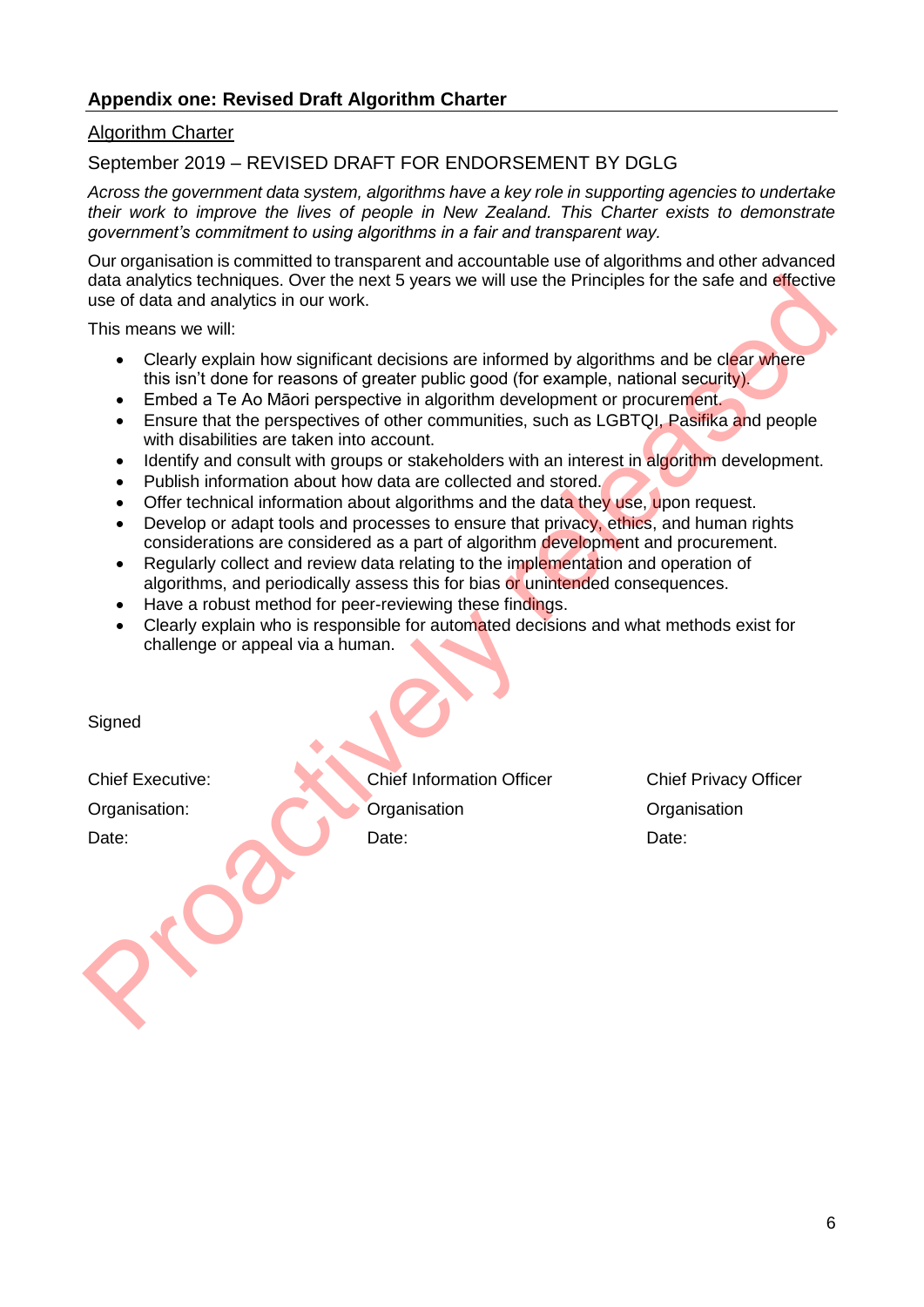# **Define the safe and effective use of data and analytics (May 2018)**<br>
Defiver clear public benefit Focus on people<br>
The safety and define the proposition of the control interval interval interval interval interval interva

# Background

data is used.

for decision-making.

the Privacy Commissioner.

- 
- 
-